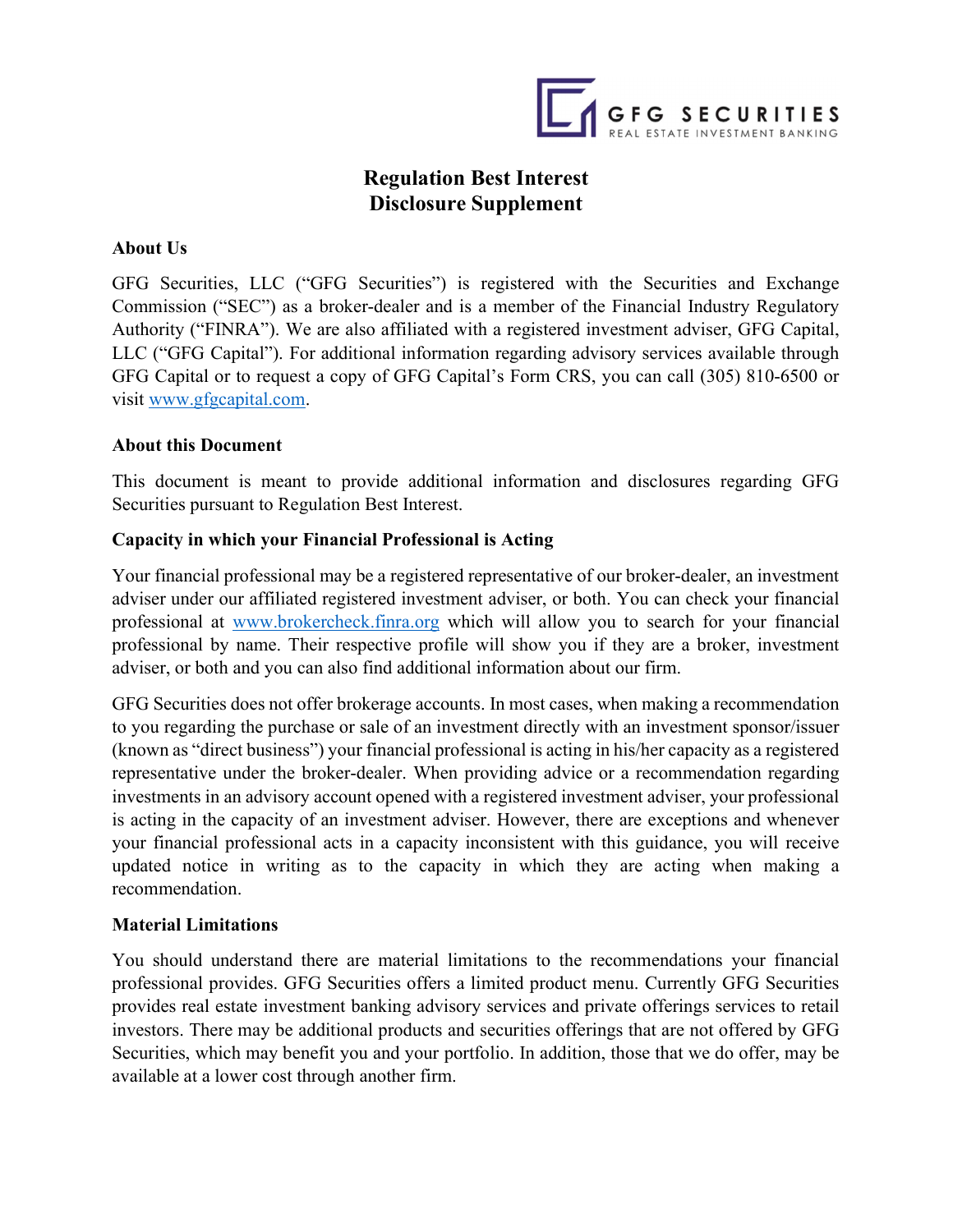Additionally, the financial professionals associated with GFG Securities are licensed to offer certain account types, products, and securities. In some cases, even when available through GFG Securities or an affiliate, your financial professional might not be able to recommend a particular account type, product, and/or security which may benefit you and your portfolio. You can check to see the licenses your financial professional holds, by visiting www.brokercheck.finra.org.

# Requirements for You to Invest with Us

GFG Securities recommends some products which require a minimum investment. This amount can usually be found on the private placement memoranda or similar offering documents.

# GFG Securities' Investment Approach

GFG Securities seeks to understand our investors' unique investment profiles and recommend investments consistent with their unique financial needs. You should review the private placement memoranda or similar offering documents thoroughly before making an investment and contact your financial professional should you have additional questions.

# Material Fees, Costs, and Associated Conflicts

GFG Securities charges advisory fees for our real estate investment banking advisory services. It may also charge retainer fees, success fees, and other compensation, depending on the specific advisory services. In addition, GFG Securities recommends private placements which require a minimum investment and receives compensation for such recommendations. The minimum investment amount can usually be found on the private placement memoranda or similar offering documents.

Certain investments may impose additional fees that will reduce the value of your investment over time. Investors should review the private placement memoranda or similar offering documents, disclosure materials, and subscription agreements carefully to understand the fees, costs and conflicts of interest associated with their investment. Transactions of higher amounts result in us earning more fees. This could create an incentive to encourage you to conduct a transaction of a higher amount or to engage in additional transactions.

GFG Securities and its associated professionals receive compensation directly and/or indirectly from the investments an investor makes. GFG Securities and its associated persons receive compensation from the entities in which investors invest in. We may also receive indirect compensation from the issuer depending on our affiliation with the investment we are recommending and whether or not we are acting in additional consulting or management capacities. It is important to note that the amount of compensation can change over time. In order to receive specific and the most up-to-date information, investors should review the respective private placement memoranda or similar offering documents.

Investors should discuss with their financial professional if they have any questions regarding compensation and/or conflicts of interest.

## Sales Compensation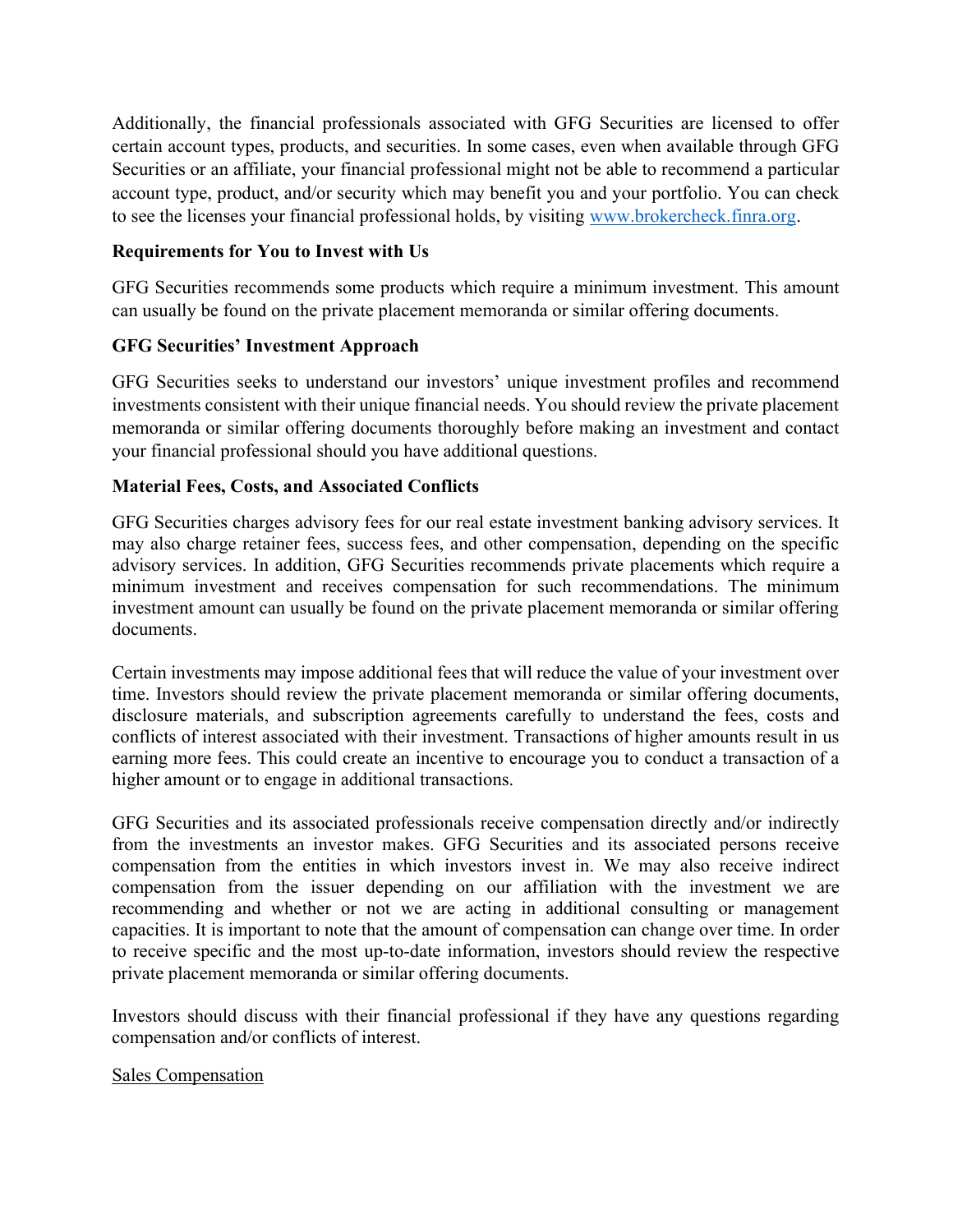GFG Securities receives a selling compensation when it places a security in a private offering. This selling compensation is also referred to as a placement fee. Typically, GFG Securities receives selling compensation and shares a certain percentage of the selling compensation with your financial professional. Transactions of higher amounts result in GFG Securities earning more fees. This could create an incentive to encourage you to conduct a transaction of a higher amount or to engage in additional transactions.

### Product Costs and Fees

Financial professionals provide recommendations with respect to a broad range of investments. You can learn more about these fees and costs charged by an investment product by reviewing the investment product's private placement memoranda or similar offering documents.

## Registered Representative Specific Compensation

Registered representatives compensation package typically includes a percentage of the selling compensation. In addition, financial professionals also receive bonuses and additional indirect compensation for an investment depending on their capacity and affiliation with an affiliated issuer as described above.

## Additional Compensation from Third Parties and Associated Conflicts

In addition to the commissions and sales compensation described above, GFG Securities and your financial professional also receive additional compensation from third-parties. This additional compensation could create incentive for GFG Securities to recommend certain investments over others. It's important to note, however, that the amount of compensation can change and vary between security types and product/investment sponsors. In order to receive specific and the most up-to-date information, investors should review the respective prospectus, offering document, private placement memorandum, and/or similar offering documents.

- Product Onboarding and Due Diligence: GFG Securities receives onboarding fees or reimbursement for certain expenses associated with product onboarding, including due diligence. These payments can be fixed or a percentage of the total value of an offering.
- Non-Cash Compensation and Marketing: GFG Securities and its employees periodically receive compensation that is not transaction based from investment sponsors. This includes entertainments such as tickets to a sports game, costs associated with dinner, small gifts, or marketing fees for workshops, events, and advertising.
- Advisory, Consulting, and Affiliations: As described above, GFG Securities is affiliated with or acts in additional advisory and consulting capacities to some of the issuers of investment which we may recommend. Accordingly, the compensation we receive can vary greatly depending on our capacity which could increase the level of compensation we receive beyond the selling compensation described above. This may include, but is not limited to retainer fees, success fees, and other compensation. We may also receive reimbursement for certain expenses. We have an incentive to recommend investments offered by these issuers as it generates additional compensation for GFG Securities. In order to receive more detailed information regarding our compensation in connection with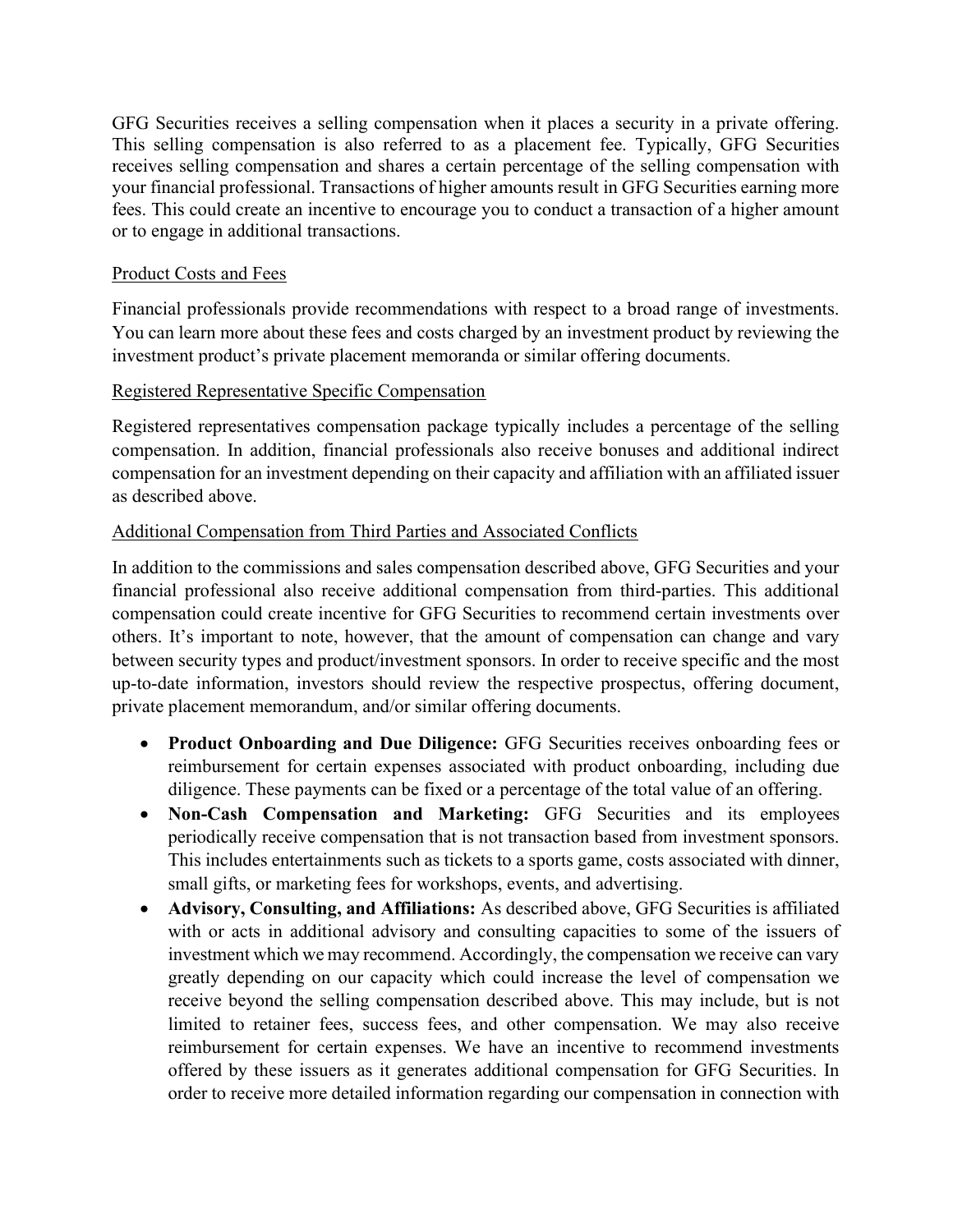a security we may recommend, you should review the investment prospectus, private placement memorandum, offering document, or similar offering and disclosure materials.

### Additional Conflicts of Interests

Gifts and Entertainment: A conflict of interest may arise when an employee receives or offers a gift, entertainment, or anything of value that creates an incentive for an employee, third party service provider, or an investor to act in a certain way.

Outside Business Activities: When approved, registered representatives may engage in certain outside business activities. These may include, but are not limited to, real estate, accounting, insurance, legal, and other professional services. As a result, financial professionals may be incentivized to recommend certain products or services outside the scope of their relationship with GFG Securities and they may benefit financially from these recommendations. In addition, employees may engage in personal trading or outside business activities (including board memberships/directorships) which could conflict with an investor or with GFG Securities.

Political and Charitable Contributions: GFG Securities and/or its employees charitable and/or political donations could create the perception that the company or employee is seeking a quid pro quo.

Confidentiality: GFG Securities and its employees are periodically exposed to confidential information which may benefit GFG Securities or an investor.

Supervision Conflicts: When a manager is also producing and/or holds a financial interest in the investment we recommend, he/she may be incentivized to spend more time on revenue generating activities than supervision activities.

Recommendations to Other Financial Professionals: Other professionals (e.g., lawyers, accountants, insurance agents, etc.) may be recommended to investors by its financial professional or engaged directly by the investor on an as-needed basis. Although not directly compensated for these referrals to outside entities, your financial professional may receive referrals from these professionals, which might incentivize him/her to recommend a particular professional over another.

## Understanding Risk

GFG Securities does not provide tax, legal or accounting advice. Accordingly, we encourage each investor to consult their own personal tax, legal and/or accounting advisers in order to understand the potential consequences associated with a particular investment strategy.

Investing in securities involves risk of loss that investors should be prepared to bear. Different types of investments involve varying degrees of risk and there can be no assurance that any specific investment or investment strategy will be profitable for an investor's investment portfolio. Past performance is not indicative of future results. An investor should not assume that the future performance of any specific investment, investment strategy, or product will be profitable or equal to past or current performance levels. We cannot assure that the investment objectives of any investor will be realized. The following is a non-exhaustive list of risks associated with investing.